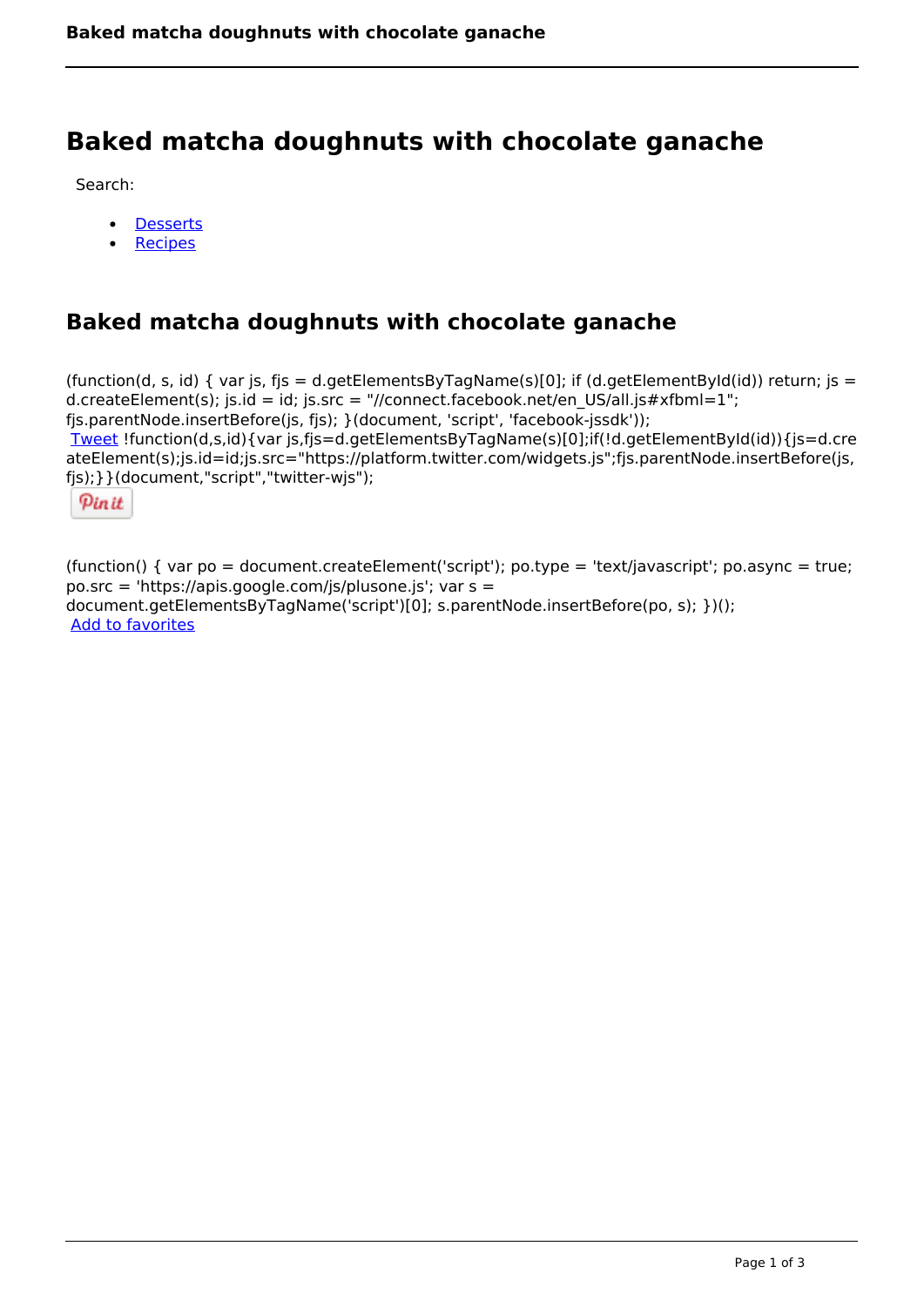### **Baked matcha doughnuts with chocolate ganache**



#### Rate this recipe

0 people are cooking this [Count me in](https://www.naturalhealthmag.com.au/flag/flag/favorites/2531?destination=printpdf%2F2531&token=f97ae4ef07be432cd3b5029c99aae2dd)

You know what they say: there's always room for dessert. But although eating something sweet as the day comes to an end shouldn't be forbidden, it's important to remember to temper your sweet tooth occasionally. This is where our delicious baked matcha doughnuts come in!

Serves 9

#### **Ingredients**

- $\cdot$   $\frac{3}{4}$  cup plant-based milk
- $\cdot$  ½ tsp apple cider vinegar
- $\cdot$   $\frac{1}{4}$  cup coconut oil
- 4 tbsp maple syrup
- 1 tsp vanilla extract
- 1 free-range egg (or 2 tbsp ground chia seeds  $+$  1/4 cup water)
- ½ cup sorghum flour (or oat flour or spelt flour)
- $\cdot$   $\frac{1}{4}$  cup coconut flour
- $\cdot$  ¼ cup brown rice flour
- 2 tsp baking powder
- $\cdot$  1/2 tsp cream of tartar
- $\cdot$  1/<sub>2</sub> tsp baking soda